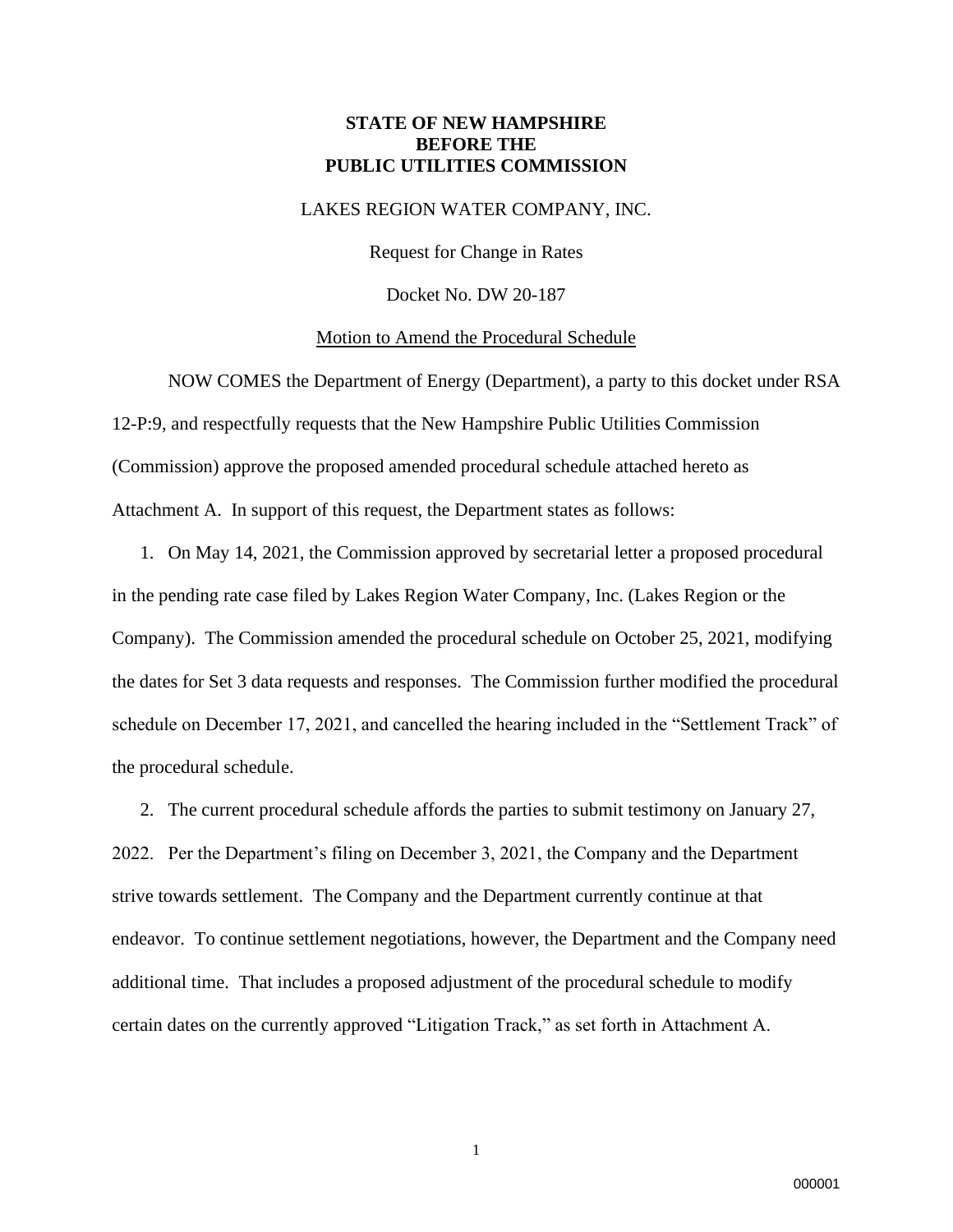3. The Department contends that the proposed procedural schedule modification should be approved as it allows the parties to continue settlement negotiations, while preserving due process rights of both the Department and the sole intervenor, Lake Ossipee Village Homeowners, by allowing additional time for the submission of testimony if settlement becomes untenable. The Department contends that the proposed adjustment would serve the public interest as it allows the parties to better prepare for resolution of this proceeding.

4. The Department further contends that it is in the public interest to grant the extension of this procedural schedule as an extension of time, pursuant to N.H. Code Admin. Rules Puc 202.04, as it will not cause undue hardship or inconvenience, nor will it unduly delay the proceeding or adversely affect the rights of any party. The proposed procedural schedule maintains the dates for the hearing on permanent rates, thus not extending the overall investigation period, while preserving a party's due process right to submit testimony.

5. The Department, furthermore, requests that the proposed adjustment to the procedural schedule, as set forth in Attachment A, supersede the remainder of the currently effective procedural schedule

6. The Department contacted both the Company and Lake Ossipee Homeowners Association on January 7, 2022, and requested a response by January 11, 2022. At the time of this filing, Lakes Region agrees to the relief requested in this Motion. Lake Ossipee Homeowners Association to not respond to the request.

2